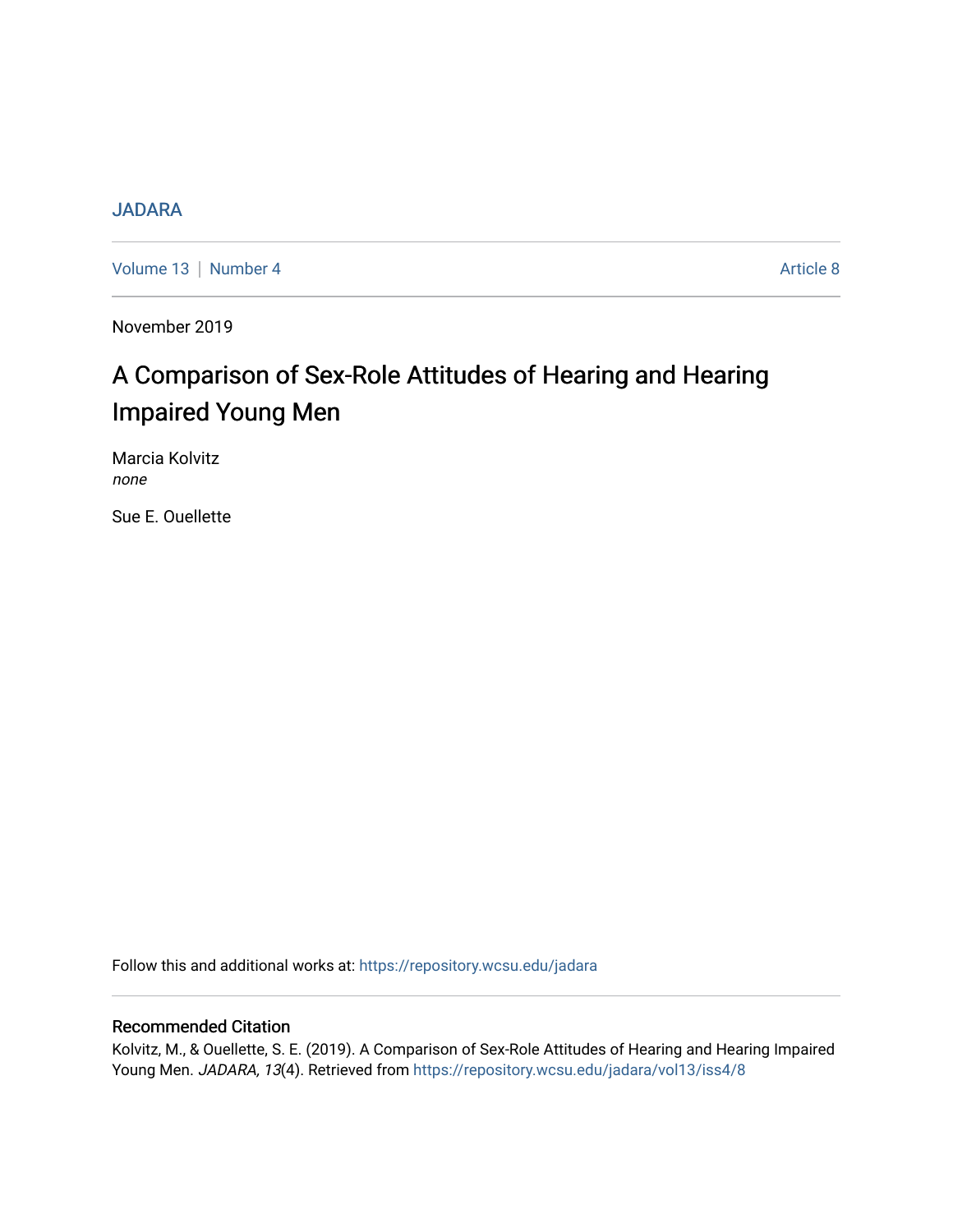#### Marcia Kolvitz and Sue E. Ouellette, Ph. D.

#### I. Introduction

In recent years, perceived attitudes toward sex-role stereotypes have become a popular and productive topic for research. The chang ing nature of sex-role stereotypes in our society has become a matter of increased attention, as evidenced by the large number of studies cur rently dealing with this concern (Yorburg, 1974; Tibbetts, 1975; Vanfossen, 1977).

Mirroring this general tendency, researchers in the field of deafness have begun to ask if hearing impaired persons have sex-role stereo types similar to the general population, or if, in fact, the experience of deafness results in an altered perception of the roles of men and women. Research dealing with the sex-role stereotypes of hearing impaired college women (Cook and Rossett, 1975; Chaussey, 1977) has demonstrated that hearing impaired women tend to hold more traditional views of social behavior than do their hearing counterparts. Dodd (1977), studying male college students at the National Technical Institute for the Deaf, noted that hearing impaired students tended to stereotype occupational choices by sex even when occupations presented in the survey were available to both sexes.

Similarly, Chaussey (1977) hypothesized that communication may be the vital factor in explaining the different sex-role attitudes held

by hearing and hearing impaired persons. She postulated that hearing subjects are able to hear and overhear a greater range of informa tion from a greater variety of sources and, thus, may accept new ideas regarding sex-roles more readily. The language deficit which often accompanies a significant hearing loss results in an experiential lag which may limit the will ingness of a hearing impaired person to accept non-traditional societal roles.

Although attitudes toward sex-roles are changing (Safilios-Rothschild, 1977; Harris and Lucas, 1976), the aforementioned research would seem to indicate that such change has not yet become apparent in the hearing im paired population. Therefore, this study was developed in order to further investigate the beliefs and stereotypes of male college students toward traditional sex-roles and to note any differences in such attitudes between hearing and hearing impaired subjects.

#### 11. Procedures

The subjects for this study consisted of forty-eight (48) men between the ages of seven teen and twenty-five. Twenty-four (24) of the subjects had, by self-report, normal hearing and were students enrolled in either a com munity college or a senior university.' The

1

Miss Kolvitz is a counselor with the Northwest Illinois Association in St. Charles, Illinois. Dr. Ouellette is an assistant professor in the Counselor Training with the Hearing Impaired Program at Northern Illinois University.

<sup>&#</sup>x27;The men with normal hearing were volunteers from students at Northern Illinois University, DeKalb, Illinois; Waubonsee Community College, Sugar Grove, Illinois; and William Rainey Harper College, Palatine, Illinois.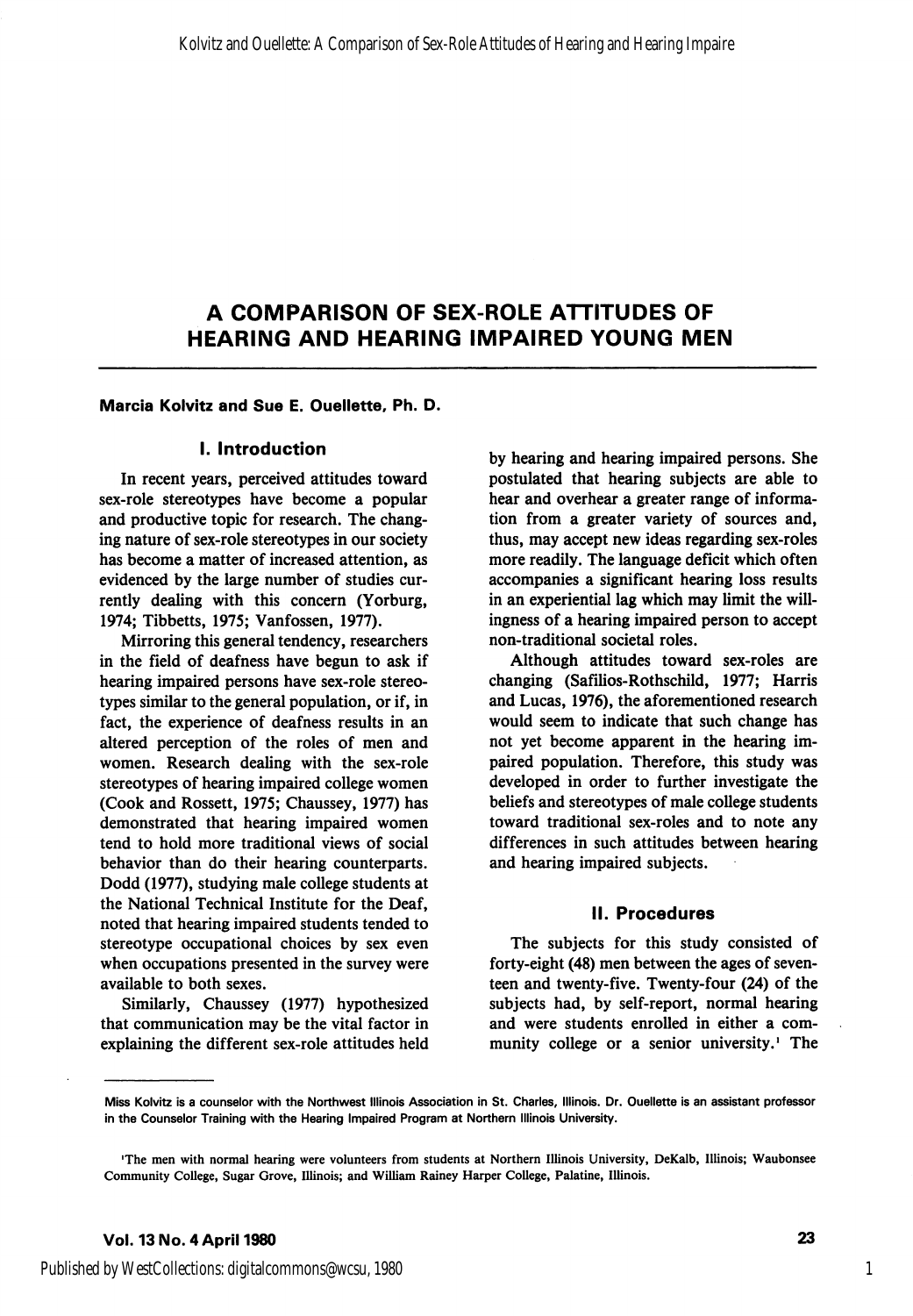twenty-four (24) additional subjects were hear ing impaired men enrolled in post-secondary programs.<sup>2</sup> An additional criterion for the selection of hearing impaired subjects included a documented hearing loss of 65 dB (ISO) or greater in the better ear, indicating that these subjects do not rely primarily upon hearing for communication. All subjects were tested in two subgroups according to hearing ability.

A twenty-five (25) item survey was develop ed in an effort to determine the sex-role stereotypic attitudes of each subject. The items for the survey were selected from Sex-Role Attitude Items and Scales from U,S, Sample Surveys (Mason, 1975) and included topics such as marriage, family responsibilities, career and employment areas, domestic re sponsibilities, and social mores. Subjects were asked to mark each statement true or false in order to indicate the subject's personal atti tudes on the topic. Several sample survey items may be found in Appendix I.

The administration of the scale varied somewhat between the hearing and hearing im paired subgroups. Hearing subjects were asked to read each statement and to respond by marking each item true or false. With the hear ing impaired subjects, the investigator signed both the instructions and the statements. In order to eliminate any difficulties that the hearing impaired subjects might experience with the English language, instructions and statements were interpreted into American Sign Language.

The recorded responses of the subjects were scored by the degree of conservativeness reflected by the choice. One point was assigned to each statement answered conservatively by the subject, as determined by the scoring key. Thus, the most liberal score possible was zero (0) while the most conservative score possible was twenty-five (25).

A t-Test for Unrelated Measures was then conducted to determine if a significant dif ference was indeed evident between the scores of the two subgroups.

## III. Results and Discussion

Upon scoring the results of the survey, it was discovered that the normal hearing group produced a mean score of 3.46 with a standard deviation of 2.24. The hearing impaired sub group, in contrast, produced a mean score of 13.66 with a standard deviation of 2.59.

In order to determine if a significant dif ference existed between the two subgroups, a t-Test for Unrelated Measures was performed. The t-Test revealed a significant difference at the .01 level of confidence. Thus, for this select group, there was indeed a significant difference between the hearing and hearing impaired sub jects when viewed with regard to their attitudes toward sex-roles. A summary of the statistical analysis comparing the perception of sex-role attitudes of hearing and hearing impaired men is presented in Table 1.

#### TABLE 1. Comparison of perception of sex-role attitudes of normal hearing men and hearing impaired men.

| Group | <b>Number</b> |               | <b>Standard</b><br>Mean Deviation | df |        |
|-------|---------------|---------------|-----------------------------------|----|--------|
| x.    | 24            |               | 3.46 2.24 46                      |    | 14.552 |
| х,    |               | 24 13.66 2.59 |                                   |    |        |

 $X_2$ : Subjects with hearing impairments

It is evident from this study that the hearing impaired subjects hold more conservative and traditional views of sex-roles and responsibi lities. It may well be that the experiential lag resulting from the inability to hear and over hear a vast wealth of information may limit the willingness of some hearing impaired persons to accept the rapid changes which seem to be occurring in the definition of sex-roles.

Other factors may also exert a definite ef fect on the development of sex-role attitudes. In this initial survey, the subjects were not

<sup>&#</sup>x27;The hearing impaired men were volunteers from students in the Program for the Hearing Impaired (PHI) at Northern Illinois University, DeKalb, Illinois; Waubonsee Hearing Impaired Program (WHIP) at Waubonsee Community College, Sugar Grove, Illinois; and the Hearing Impaired Program (HIP) at William Rainey Harper College, Palatine, Illinois.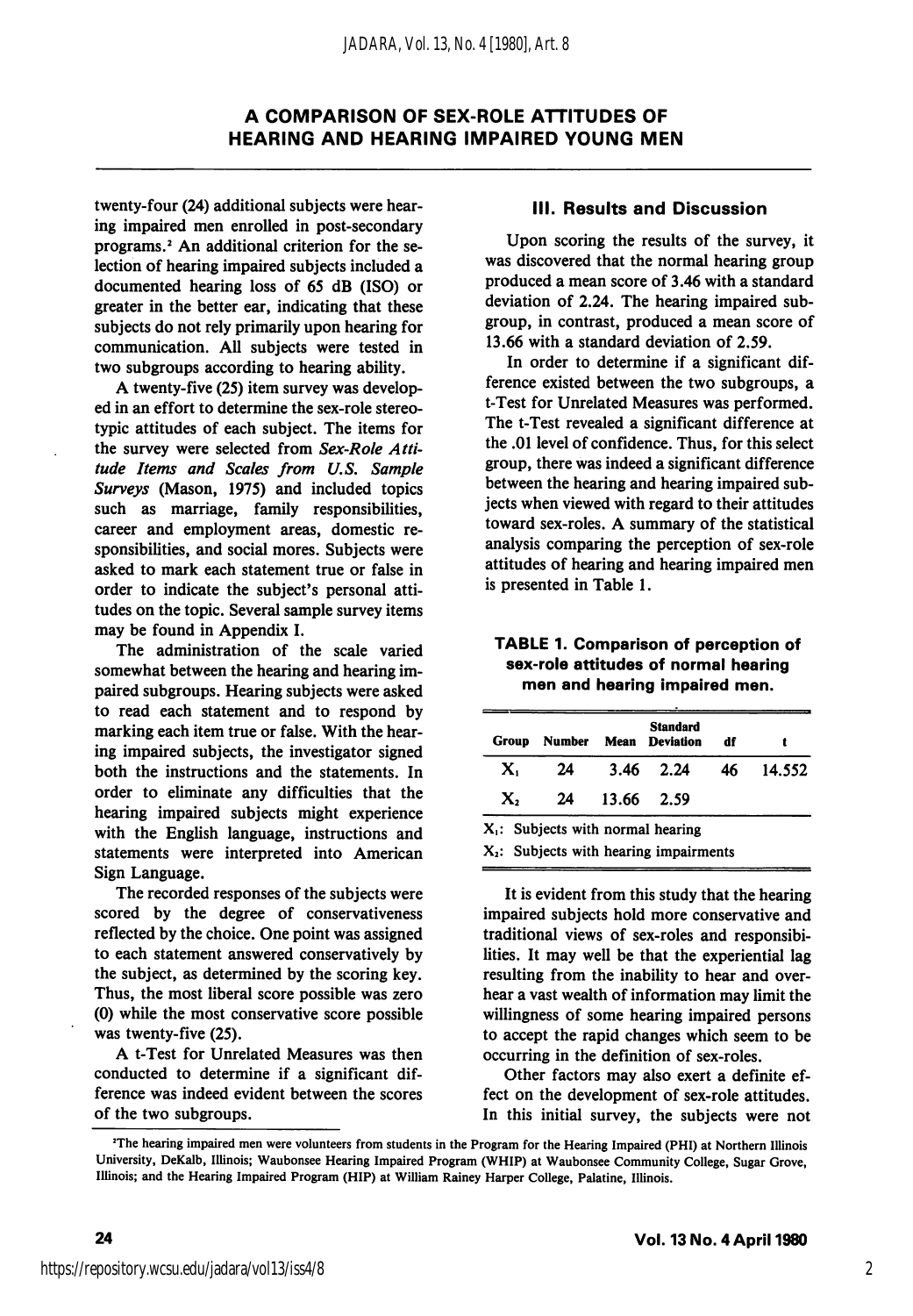classified as to socio-economic backgrounds, religious preference, amount of parental education, or other areas suggested by Bayer (1975) as possible contributing factors. This research points to a definite need for further study to determine if the apparent difference in sex-role attitudes is a result of any of these ad ditional factors, or if, indeed, it can be attri buted to a lack of auditory information.

The results of this study strongly illustrate the difference in sex-role attitudes and beliefs of the two subgroups. Table 2 lists selected items from the surveying tool and the per centages of each subgroup responding to a par ticular item. Fifty-eight percent of the hearing impaired men agreed with the statement \*'Although many women have important jobs, their "right" place is still in the home." In response to the same statement, only 13% of the hearing men agreed. Clearly, the hearing

TABLE 2: Percentages of normal hearing subjects and hearing impaired subjects responding to sample survey items.

| Item<br>Number*                                    | Group                      | <b>Responses</b> |  |  |
|----------------------------------------------------|----------------------------|------------------|--|--|
| 1                                                  | Normal Hearing             | 4% Agree         |  |  |
|                                                    | Hearing Impaired           | 38% Agree        |  |  |
| 2                                                  | Normal Hearing             | 13% Agree        |  |  |
|                                                    | Hearing Impaired           | 58% Agree        |  |  |
| 3                                                  | Normal Hearing             | 0% Agree         |  |  |
|                                                    | Hearing Impaired           | 38% Agree        |  |  |
| 4                                                  | Normal Hearing             | 8% Agree         |  |  |
|                                                    | Hearing Impaired           | 67% Agree        |  |  |
| 5                                                  | Normal Hearing             | 4% Disagree      |  |  |
|                                                    | Hearing Impaired           | 20% Disagree     |  |  |
| 6                                                  | Normal Hearing             | 20% Agree        |  |  |
|                                                    | Hearing Impaired           | 46% Agree        |  |  |
| 7                                                  | Normal Hearing             | 4% Agree         |  |  |
|                                                    | Hearing Impaired 42% Agree |                  |  |  |
| *Item numbers refer to items listed in Appendix I. |                            |                  |  |  |

impaired men demonstrated strong traditional views of the role of women. These results are further reinforced with the responses to sample statement 4. Sixty-seven percent of the hearing impaired men agreed with the statement "Raising the children is more the mother's responsi bility than the father's responsibility" while only 89o of the hearing men agreed. The hear ing impaired men's view of men is also viewed as strongly traditional. Forty-two percent of the hearing impaired men agreed with the statement "A man who is really a man won't cry" while only 49o of the normal hearing men agreed. Generally, the men without hearing impairments expressed considerably more liberal and nontraditional beliefs.

Cook and Rossett (1975) stressed the impor tance of expanding the experiences of hearing impaired women to include the exposure to the changing and expanding opportunities that are available to women today. It was suggested that activities be incorporated into school ex periences to provide the adolescent women with nontraditional vocational information. Instructional materials, as well as field trips and guest speakers, could be utilized in creating these experiences.

The research of this study illustrates the traditional views held by the hearing impaired men as a subgroup. Hearing impaired men, as well as hearing impaired women, need to ex perience a variety of activities and instruction that might help in expanding their sex-role perceptions. Since hearing and overhearing are such major ways in which a person with nor mal hearing receives information, special attention must be given to those who cannot hear. Increased exposure to non-traditional societal roles is necessary to increase the acceptance of changes.

#### APPENDIX I. Sample survey statements.

- 1. A wife should not work unless they need the money.
- 2. Although many women have important jobs, their "right" place is still in the home.
- 3. A man who helps around the kitchen is doing more than should be expected.

### Vol. 13 No. 4 April 1980 25

Published by WestCollections: digitalcommons@wcsu, 1980